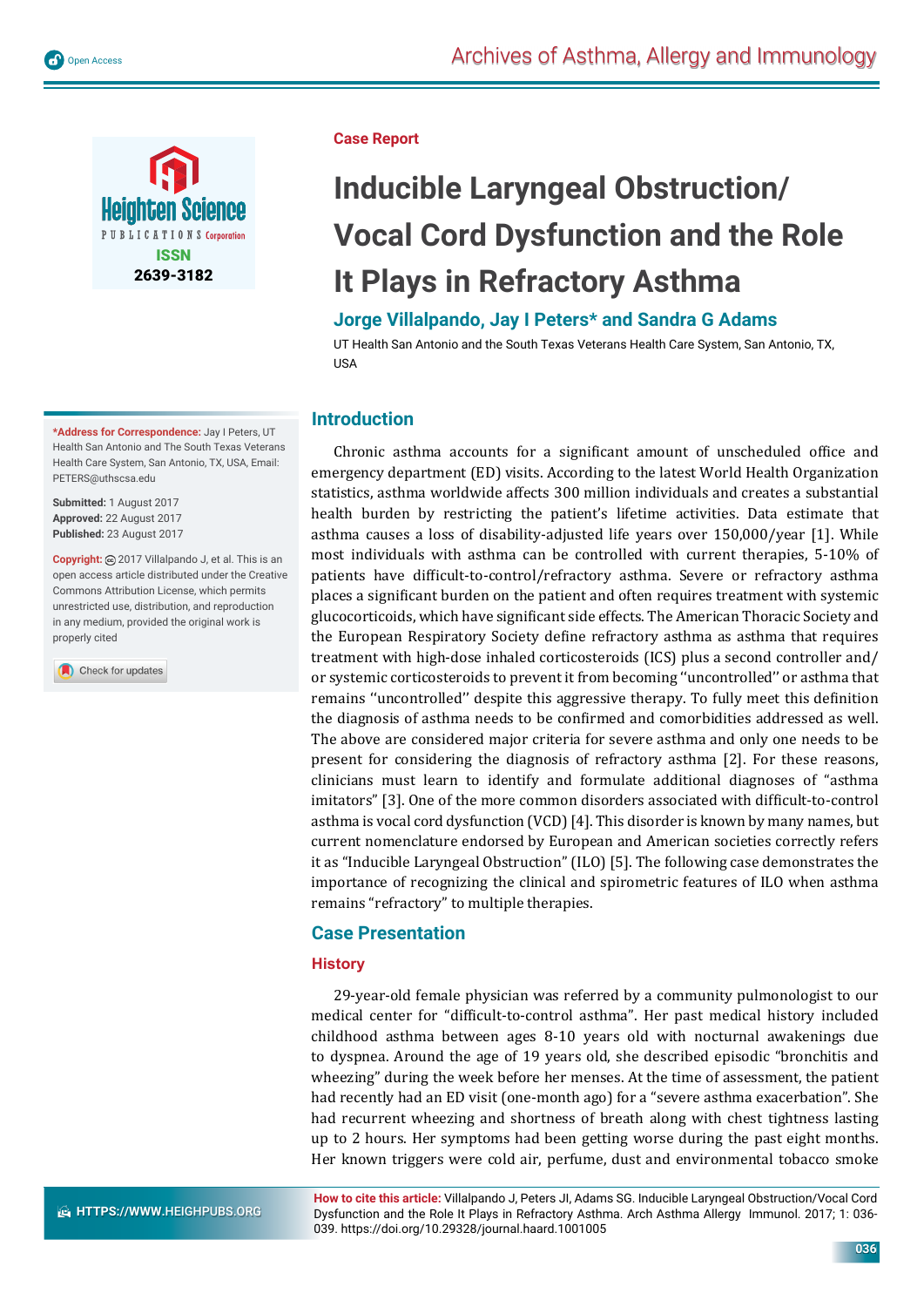

(ETS). The patient was a competitive athlete in college, but was now unable to walk up one flight of stairs due to profound dyspnea. She was a lifetime non-smoker and had allergies to sulfa, aspirin and ibuprofen. She was currently optimized on appropriate asthma controller inhalers and a leukotriene modifier and was considered to have refractory asthma.

#### **Examination and investigations**

On physical examination, her vital signs and lung and heart examinations were unremarkable. Her prior workup included (1) a cardiac echocardiogram with normal left ventricular function and a normal pulmonary arterial systolic pressure, (2) a negative cardiac stress test and (3) pulmonary function tests (PFTs) that were completely normal: FEV $_{\rm_1}$  3.04L (98%), FEV $_{\rm_1}$ /FVC 91% and DLCO 102%. Basic laboratory studies were all normal: including complete blood count, brain natriuretic peptide (BNP), D-dimer, total eosinophil count and Ig-E level. Chest radiograph and high-resolution chest CT scan were normal without signs of obvious pleural or parenchymal disease. Because her symptoms were markedly exacerbated and were severe during exertion, we then performed spirometry before (Figure 1) and after exercise (Figure 2). Her preexercise flow volume loop was normal (Figure 1), but post-exercise, her inspiratory and expiratory flow volume loops were markedly flattened (Figure 2), consistent with severe paradoxical vocal fold motion (PVFM). The patient underwent bronchoscopy, which demonstrated sustained adduction of her vocal cords during inspiration and expiration and a posterior "chink" (accounting for her atypical flow-volume loop). Her bronchoalveolar lavage (BAL) revealed 4% eosinophils and her bronchial biopsies demonstrated mild thickening of the basement membrane.





**Figure 2:** Fixed airflow obstruction.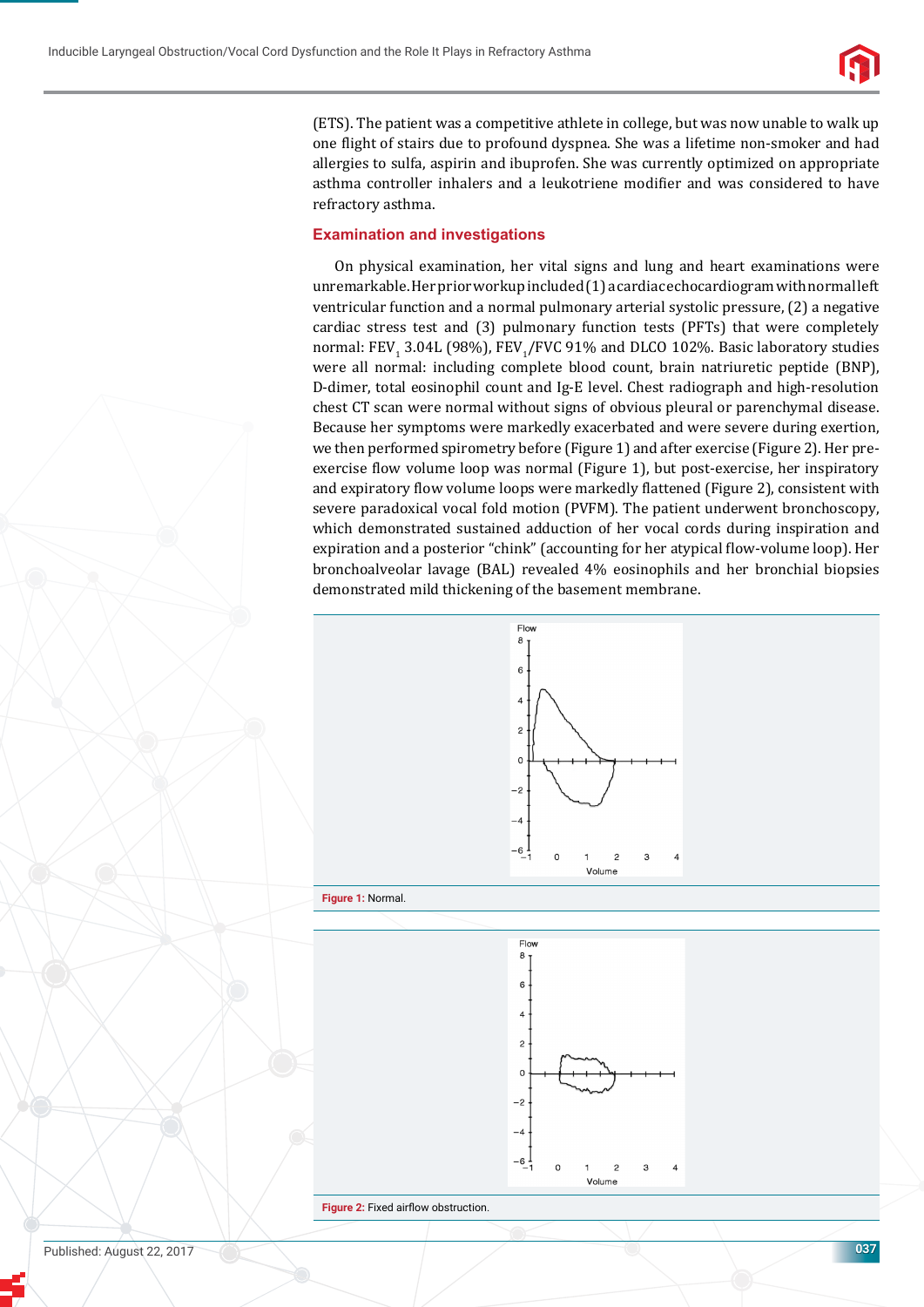

#### **Management**

The patient was referred to a speech therapist and trained to control her breathing and relax her airways. She reported marked improvement in symptoms and disease burden requiring fewer medications to control her symptoms and had no ED visits over the next 18 months.

## **Case Discussion**

A common approach for a patient with refractory asthma includes formulating a broad differential and assessing the patient's compliance with medications, their environment and their inhaler technique [6]. Patients need to be screened for contributing factors such as gastroesophageal reϐlux, sinusitis, rhinitis and certain exacerbating medications (e.g., aspirin, non-steroidal anti-inflammatory drugs, betablockers, etc.) [7,8].

The differential diagnoses for asthma includes obstructive bronchiolitis, airway tumors, tracheal stenosis, hypersensitivity pneumonitis, sarcoidosis, pulmonary emboli and inducible laryngeal obstruction/vocal cord dysfunction (ILO/VCD). ILO is commonly misdiagnosed as asthma or allergic reactions involving the airways. This misdiagnosis often leads to inappropriate disease management with systemic steroids, frequent clinic visits and overall impairment of the quality of life of the patient. ILO may also be misdiagnosed as exercise-induced asthma and may appear after exposure to inhalational irritants, induced by exercise, and is often associated with gastroesophageal reflux disease (GERD) [9]. What may be surprising to some clinicians is that ILO may coexist with asthma in up to 32% of patients, further complicating the management [10]. ILO is characterized by paradoxical adduction of the anterior 2/3 of the vocal cords typically occurring during inspiration (85%), but may also be noted during expiration, as in our patient. This paradoxical motion of the vocal cords obstructs airflow, producing wheezing, cough, shortness of breath, and chest tightness accounting for the typical clinical presentation. Because ILO is related to subconscious adduction of the vocal cords during inspiration, the paradoxical movement rarely occurs during sleep. Patients with ILO commonly complain of throat tightness, voice changes, and difficulty "getting air in" more than getting air out. Attacks tend to have a diurnal pattern rather than nocturnal in contrast to uncontrolled asthma. Episodes are often preceded by cough and fail to respond to bronchodilators [9]. On physical examination, inspiratory wheezing may be heard during the acute episode and tends not to worsen with cough. Symptoms fail to improve or even worsen rather than improve with inhalers in a subset of patients with isolated ILO, without concomitant asthma component.

Performing pre and post exercise PFTs may be helpful in diagnosing ILO showing a FEV $_{\rm_1}$  out of proportion to airway resistance or an abnormal flow-volume loop. These findings support the diagnosis; however, the gold standard for diagnosing ILO is direct laryngoscopy of the vocal cords while the patient is actively symptomatic [11]. Speech therapy is the definitive long-term treatment for ILO and has been reviewed in detail [12]. It focuses on breathing exercises that train the patient to avoid or reduce paradoxical vocal cord adduction.

### **Conclusion**

Inducible laryngeal obstruction should be considered in patients with difficult-tocontrol asthma as an alternative or concomitant diagnosis. Effective treatments are available for both conditions, but accurate diagnosis is important because management options differ based on whether the patient has ILO, asthma or both.

Learning points:

1. Severe refractory asthma can mimic a wide spectrum of respiratory diseases.